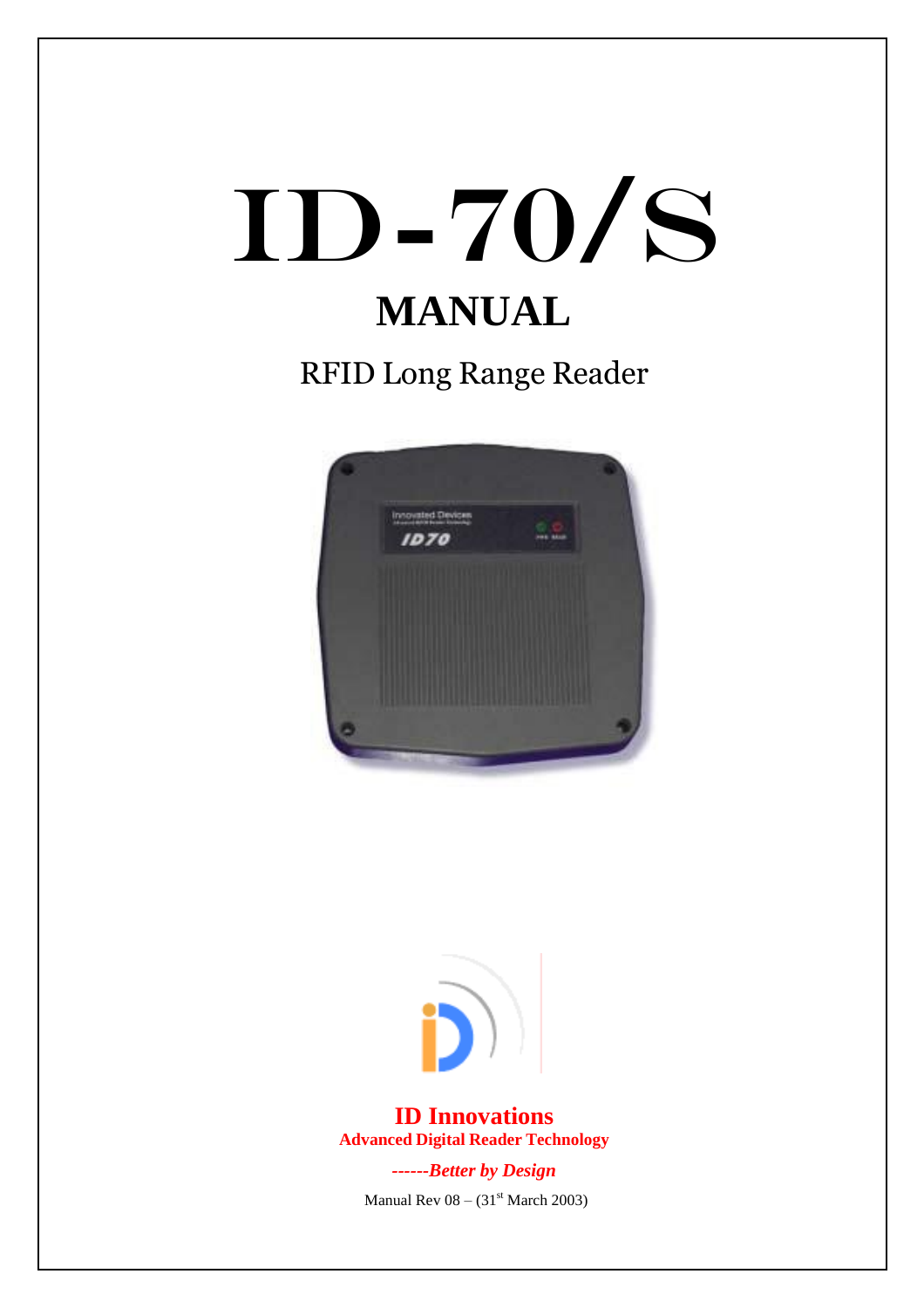## **PRODUCT DESCRIPTION**

#### **Introduction**

The ID-70 is an advanced reader for the popular EM4001 format 125KHz tags. Read ranges of over 100 cm are possible with our Long Range Cards. Advanced features include auto-tuning and DSP capabilities to increase read range and to reduce unwanted vibration and interference. The ID-70MK3 also features RS232, Wiegand26, Wiegand34, Wiegand42, Magnetic ABA Track2 10digit and Magnetic ABA Track2 14digit output formats. Furthermore, the reader is encapsulated for environmental protection. The ID-70Mk3 has special anti-interference software and is particularly suitable for applications such as car parks where readers are required to operate close to each with little or no degradation in performance.

#### **Features**

- Very Long Read Range 100cm
- Through-wall and hands free applications
- Auto-Tuning
- **Strong Water Resistant Enclosure**
- Readers can operate 150cm apart *New*
- Six Output Formats *New*
- Large Beeper *New*
- External antenna available for \*D-70s (see attached introduction) *Optional*

#### **\*ID-70s is a special designed for the external antenna.**

Normally the ID-70 Antenna and Reader are put in one plastic case. The ID-70S is a new type of ID-70, in which the antenna is separated from the Reader.

The ID-70S package include:

\* 1 pcs Antenna (plastic case) same with ID-70 case.

- 1 pcs Reader (metal box)
- \* 3 pc Cable. 2 cables have plugs at both ends for connecting the Reader and antenna. 1 cable with a plug at one end and soldering leads at the other end. This is for the power supply and Reader output format programming).

#### **Description**

DSP (Digital Signal Processing) is used to provide superior range and reduce vibration and electrical noise effects. These effects are not eliminated so care should still be taken to position the equipment away from sources of electrical noise and vibration.

Temperature changes can affect accuracy of the antenna tuning. The ID-70 is equipped with a sophisticated self-tune facility or auto-tune. The reader performs an auto-tune shortly after powerup.

#### **Installation**

Position the ID-70 away from sources of interference such as main wiring. Do not fix the reader antenna on solid steel objects or range loss will occur and the auto-tuning may even run out of range. Moderate metal fixtures are acceptable. Computer monitors used in DOS mode can result in powerful interference especially when older monitors are used. Vibration can also cause loss of range.

If possible use a 1amp regulated linear Power Supply. Switching regulators can sometimes produce powerful interference and reduce readrange.

## **SPECIFICATIONS**

Table 1. ID-70 Operational & Physical Characteristics

| Parameter                  | <b>Conditions</b>                                              |
|----------------------------|----------------------------------------------------------------|
| <b>Power Requirements</b>  | $12V$ DC                                                       |
| <b>Current Consumption</b> | 0.3 Amperes nominal                                            |
| Frequency                  | 125 KHz                                                        |
| Read Range                 | 100 cm with our long range cards, 70cm with 'Unique' ISO cards |
| <b>Interfaces</b>          | RS232 (9600, n, 8, 1) and Wiegand26/34                         |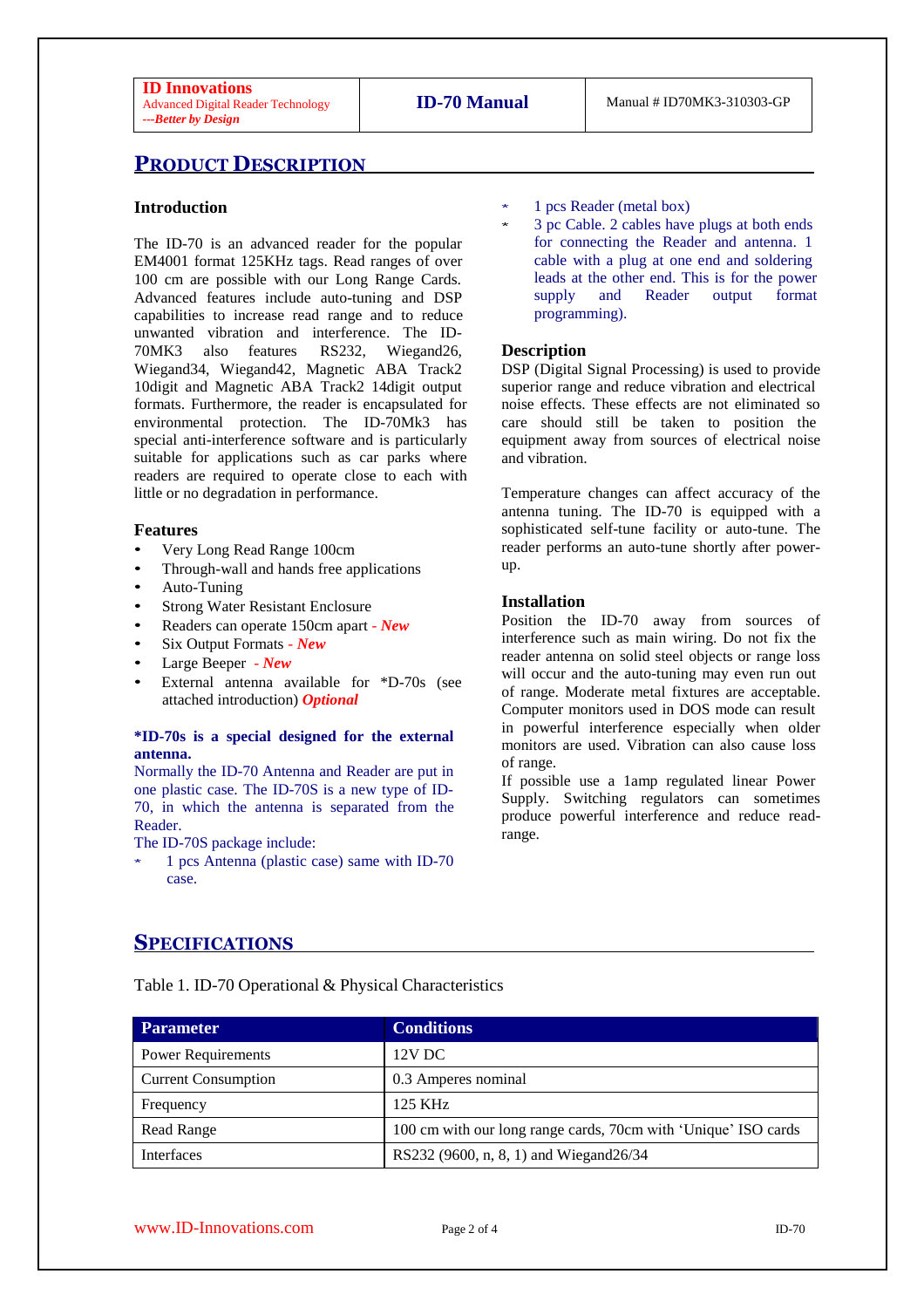| <b>ID-70 Manual</b><br>Manual # ID70MK3-310303-GP<br><b>Advanced Digital Reader Technology</b><br>---Better by Design |
|-----------------------------------------------------------------------------------------------------------------------|
|-----------------------------------------------------------------------------------------------------------------------|

| Transponder       | Read-only 64 bits, Manchester encoded        |
|-------------------|----------------------------------------------|
| Auto-tune         | Internal upon switch-on and every 10 minutes |
| Read Indication   | LED and Beeper                               |
| <b>Dimensions</b> | 230mm x 230mm x 35mm                         |
| Nominal Weight    | $1.2 \text{ Kg}$                             |

# **DATA FORMATS**

#### Output Data Structure – ASCII

| STX(02h) | DATA (10 ASCII) | CHECK SUM $(2 \text{ ASCII})$ $CR$ $LF$ $ETX$ $(03h)$                                                                                                                                                                                                                                                                                           |  |  |
|----------|-----------------|-------------------------------------------------------------------------------------------------------------------------------------------------------------------------------------------------------------------------------------------------------------------------------------------------------------------------------------------------|--|--|
|          |                 | $\text{[Theorem 16.4: } \text{[A.0011}, \text{L.01: } \text{[A.01: } \text{[C.01: } \text{[C.01: } \text{[C.01: } \text{[D.01: } \text{[C.01: } \text{[C.01: } \text{[D.01: } \text{[C.01: } \text{[C.01: } \text{[C.01: } \text{[C.01: } \text{[C.01: } \text{[C.01: } \text{[C.01: } \text{[C.01: } \text{[C.01: } \text{[C.01: } \text{[C.0$ |  |  |

[The 1byte (2 ASCII characters) Check sum is the arithmetic addition of the 5 hex bytes (10 ASCII) Data characters.]

## Output Data Structure – Wiegand26 ( $P =$  Parity start bit and stop bit)

|                   | $\sim$<br>∼ |   |  |   |   | $\overline{ }$ |   | Q. | 10 l |   | $1^{\circ}$      |   | 13   14   15   16   17   18   19   20   21 |  |  |  | 22 I | $23 \mid 24 \mid 25$ | 26 |
|-------------------|-------------|---|--|---|---|----------------|---|----|------|---|------------------|---|--------------------------------------------|--|--|--|------|----------------------|----|
|                   | н           | E |  | F | E |                | E | E  | E    | E | E                | E |                                            |  |  |  |      |                      |    |
| Even parity $(E)$ |             |   |  |   |   |                |   |    |      |   | Odd parity $(O)$ |   |                                            |  |  |  |      |                      |    |

## Output Data Structure – Wiegand  $34$  (P = Parity start bit and stop bit)

|                   |  |  |  |  |  |  |  | 4   5   6   7   8   9  10 11 12 13 14 15 16 17 18 19 20 21 22 23 24 25 26 27 28 29 30 31 32 33 34 |  |  |                  |  |  |  |  |  |  |  |  |  |
|-------------------|--|--|--|--|--|--|--|---------------------------------------------------------------------------------------------------|--|--|------------------|--|--|--|--|--|--|--|--|--|
|                   |  |  |  |  |  |  |  | $ P E E E E E E E E E E E E E E E E E O O O O O O O O O O O O O O O P $                           |  |  |                  |  |  |  |  |  |  |  |  |  |
| Even parity $(E)$ |  |  |  |  |  |  |  |                                                                                                   |  |  | Odd parity $(O)$ |  |  |  |  |  |  |  |  |  |

#### Output Data Magnetic ABA Track2 10Decimal Characters

| 10 Leading Zeros | <b>SS</b> | Data (10Ascii Char)                                                                                               | ES | <b>LCR</b> | 10 Ending Zeros |
|------------------|-----------|-------------------------------------------------------------------------------------------------------------------|----|------------|-----------------|
|                  |           | [SS is the Start Character of 11010, ES is the end character of 11111, LRC is the Longitudinal Redundancy Check.] |    |            |                 |

#### Output Data Magnetic ABA Track2 14Decimal Characters

| 10 Leading Zeros | SS | Data (14 Ascii Char)                                                                                                                       |  | 10 Ending Zeros |
|------------------|----|--------------------------------------------------------------------------------------------------------------------------------------------|--|-----------------|
|                  |    | $[CC]$ is the $C$ text $C$ beyondor of 11010. $\Box C$ is the end showester of 11111. I DC is the Longitudinal Dedundancy $C$ heal: $\Box$ |  |                 |

[SS is the Start Character of 11010, ES is the end character of 11111, LRC is the Longitudinal Redundancy Check.]

#### Report Format

Upon switch-on the reader sends a report via the RS232 line. The report indicates the Software Revision and the Tuning Variable. A typical report will be as follows (hex values):

| Day      | Month | ′ear | Rev1s10n# | Variable<br>$T$ une | Checksum<br>Arithmetic C |
|----------|-------|------|-----------|---------------------|--------------------------|
| Ωſ<br>UΙ | UI    | UΙ   | 08        | 04                  | . .                      |

The Tune Variable indicates the Tuning Capacity. A figure between 01h-0Dh is OK. A figure outside this range can be caused by environmental demands, possibly due to fixing directly onto sheet steel.

## Cable Signal Definitions

| <b>Wire color</b> | <b>Signal</b> | <b>Description</b>              |
|-------------------|---------------|---------------------------------|
| Red               | <b>PWR</b>    | $+12V$ DC input                 |
| <b>Black</b>      | GND           | Ground                          |
| Yellow            | Program1      | Program line1 (format selector) |